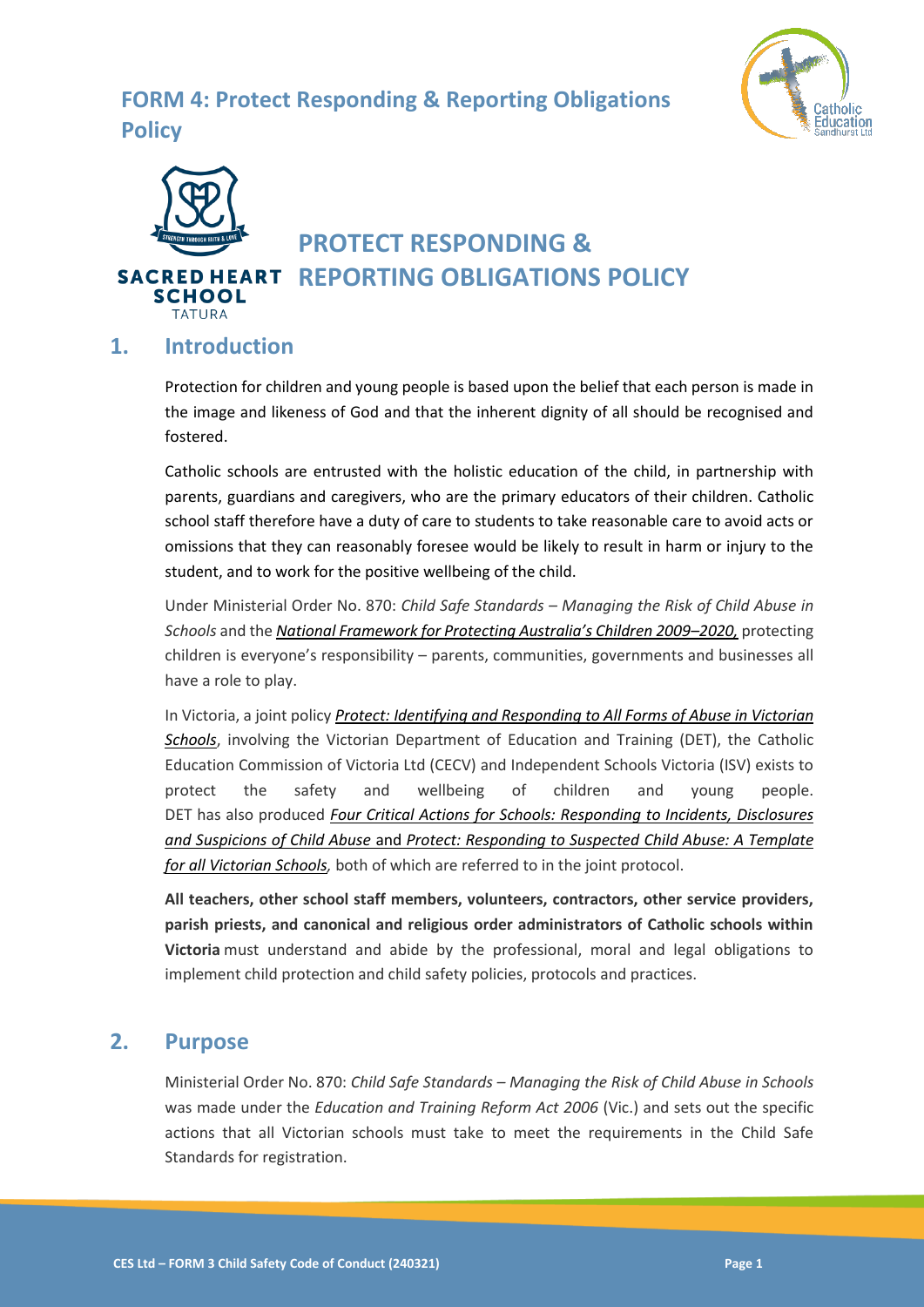This policy is designed to enable Catholic Education Sandhurst Limited (CES Ltd) and all Sandhurst Catholic schools to comply with Standard 5 of the Victorian Child Safe Standards: processes for responding to and reporting suspected child abuse, as well as the school-specific requirements for procedures for responding to allegations of suspected abuse in Ministerial Order No. 870. All procedures for reporting and responding to an incident of child abuse are designed and implemented by taking into account the diverse characteristics of school communities.

Actions required under the relevant legislation and regulatory guidance when there is a reasonable belief that a child is in need of protection or a criminal offence has been committed are set out in this policy. It also provides guidance and procedures on how to make a report.

This policy assists school staff at Sacred Heart (which includes volunteers, contractors, other service providers and religious leaders including clergy) to:

- identify the indicators of a child or young person who may be in need of protection
- understand how a 'suspicion' or 'reasonable belief' is formed
- where possible, refer to the principles of the Victorian Charter of Human Rights and Responsibilities as best practice in respecting and protecting the basic rights, freedoms and responsibilities of members of the school community
- make a report about a child or young person who may be in need of protection
- comply with obligations under the Victorian Reportable Conduct Scheme
- comply with mandatory reporting obligations under child protection law
- comply with legal obligations relating to criminal child abuse and grooming under criminal law.

### **3. Legislative and Regulatory Requirements**

CES Ltd and the schools it owns and operates, must comply with the legal obligations that relate to managing the risk of child abuse under the *Children, Youth and Families Act 2005* (Vic), the *Crimes Act 1958* (Vic), the *Child Wellbeing and Safety Act 2005* (Vic), the *Education and Training Reform Act 2006* (Vic) and the *Family Violence Protection Act 2008* (Vic).

The *Child Wellbeing and Safety Act 2005* (Vic) introduced the seven Victorian Child Safe Standards, which aim to create a culture where protecting children from abuse is part of everyday thinking and practice. The Child Safe Standards were introduced in response to recommendations made by the Betrayal of Trust report.

Child protection reporting obligations for CES Ltd and its schools fall under five separate pieces of legislation with differing reporting requirements:

- the *Children, Youth and Families Act 2005* (Vic)
- the *Education and Training Reform Act 2006* (Vic)
- the *Crimes Act 1958* (Vic)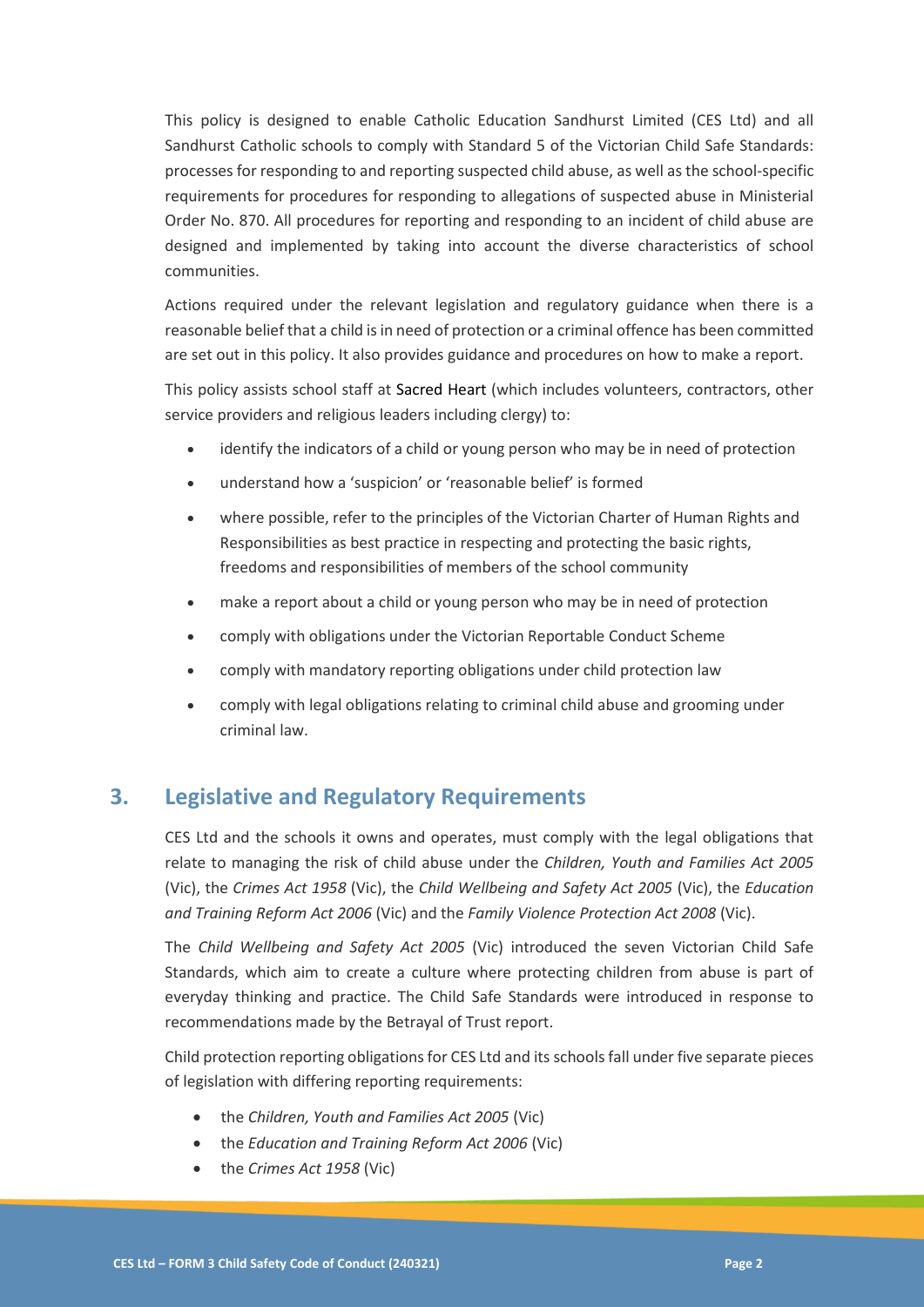- the *Family Violence Protection Act 2008* (Vic)
- the *Wrongs Act 1958* (Vic).

Child abuse can take many forms. The perpetrator may be a parent, carer, school staff member, volunteer, another adult or even another child. The nature of child abuse is complex. The abuse may occur over time and potential risk indicators are often difficult to detect. Therefore, the legal obligations for reporting allegations of child abuse can vary depending on the circumstances of the incident.

Child abuse is defined in the *Child Wellbeing and Safety Act 2005* (Vic.) to include:

- sexual offences
- grooming offences under section 49M(1) of the *Crimes Act 1958* (Vic.)
- physical violence
- serious emotional or psychological harm
- serious neglect

Child abuse can have a significant effect on a child's physical, social, psychological or emotional health, development and wellbeing. The younger the child, the more vulnerable they are to abuse and the more serious the consequences are likely to be.

There can be physical or behavioural indicators of child abuse and neglect, or a combination of both.

While the presence of a single indicator, or even several indicators, does not necessarily prove that abuse or neglect has occurred, the repeated occurrence of either a physical or behavioural indicator, or the occurrence of several indicators together, should alert school staff to the possibility of child abuse or neglect.

Child sexual abuse is more commonly perpetrated by someone who is known to and trusted by the child, and is also often someone highly trusted within their families, communities, schools and/or other institutions, such as the Church.

For further definitions of all types of child abuse, a comprehensive list of the indicators of harm and advice on identifying perpetrators of child sexual abuse, refer to the protocol *[Protect:](https://www.education.vic.gov.au/Documents/about/programs/health/protect/ChildSafeStandard5_SchoolsGuide.pdf)  [Identifying and Responding to All Forms of Abuse in Victorian Schools](https://www.education.vic.gov.au/Documents/about/programs/health/protect/ChildSafeStandard5_SchoolsGuide.pdf)*.

### **4. Sources of Child Protection Reporting Obligations**

#### **Children, Youth and Families Act 2005 (Vic.)**

#### **Mandatory reporting**

Mandatory reporting is a legal requirement under the *Children, Youth and Families Act 2005* (Vic) to protect children from harm relating to physical injury and sexual abuse. A child, for the purpose of the relevant parts of this Act, is any person under **17 years** of age. The principal, teachers, medical practitioners, religious clergy, school counsellors and nurses are mandatory reporters under this Act.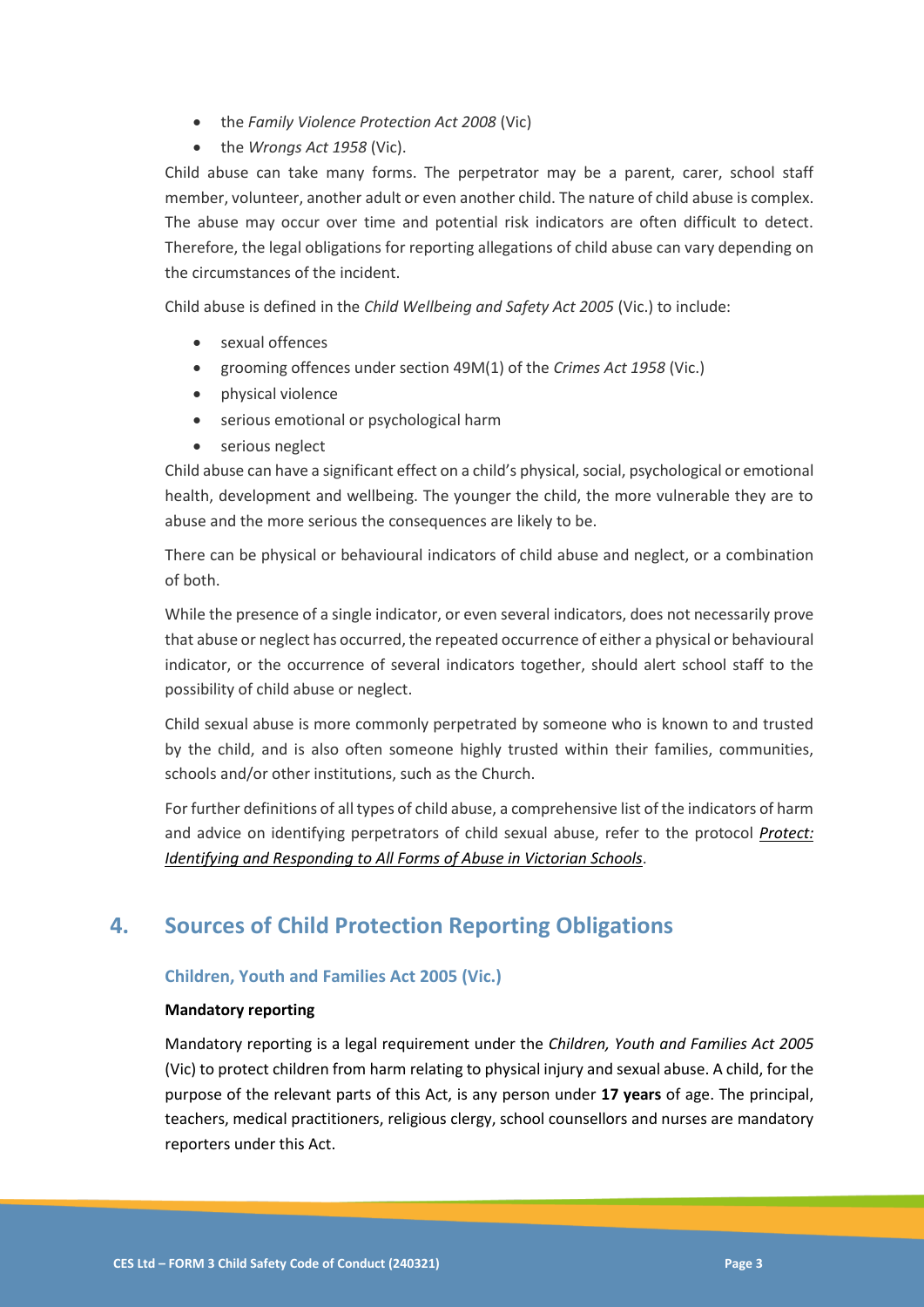If, in the course of carrying out their duties, a mandatory reporter at Sacred Heart forms a **reasonable belief** that a child is in need of protection from physical injury or sexual abuse, and that the **child's parents are unwilling or unable to protect the child,** they must report that belief to Department of Family, Fairness & Housing (DFFH) Child Protection and/or Victoria Police, including the information prescribed in *[Protect: Identifying and Responding to All Forms](https://www.education.vic.gov.au/Documents/about/programs/health/protect/ChildSafeStandard5_SchoolsGuide.pdf)  [of abuse in Victorian Schools](https://www.education.vic.gov.au/Documents/about/programs/health/protect/ChildSafeStandard5_SchoolsGuide.pdf)* as soon as possible after forming the belief.

A subsequent report must be made on each occasion on which the mandatory reporter becomes aware of further reasonable grounds for the belief and even if the reporter knows that another report has been made concerning the same child and suspected abuse.

The threshold for reporting child protection incidents, disclosures, concerns or suspicions has been set deliberately low by the joint policy Protect: Identifying and Responding to All Forms of Abuse in Victorian Schools. This protocol focuses on *[Four Critical Actions](https://www.education.vic.gov.au/Documents/about/programs/health/protect/FourCriticalActions_ChildAbuse.pdf)* (included at the end of this policy and detailed in the PROTECT: Reporting and Responding Obligations Procedures) that all school staff must take if they form a suspicion or reasonable belief that child abuse has occurred, or that a child is at risk of suffering abuse.

#### **Reasonable belief**

Where school staff members are concerned about the safety and wellbeing of a child or young person, they must assess that concern to determine if a report should be made to the relevant agency. If a staff member has witnessed potentially abusive behaviour, has a suspicion or has received a disclosure of child abuse, they must determine whether these observations or receipt of such information have caused the staff member to form a 'reasonable belief'.

A 'reasonable belief' or a 'belief on reasonable grounds' is not the same as having proof, but is more than rumour or speculation. A reasonable belief is formed if a reasonable person in the same position would have formed the belief on the same grounds.

A reasonable belief might be formed if:

- a child states that they have been physically or sexually abused
- any person tells you that they believe someone has been abused; this may include a child who is talking about themselves
- you observe physical or behavioural indicators of abuse, as described in *[Protect:](https://www.education.vic.gov.au/Documents/about/programs/health/protect/ChildSafeStandard5_SchoolsGuide.pdf)  [Identifying and Responding to All Forms of Abuse in Victorian Schools](https://www.education.vic.gov.au/Documents/about/programs/health/protect/ChildSafeStandard5_SchoolsGuide.pdf)*
- a child or young person exhibits sexually abusive or age-inappropriate behaviour(s)
- professional observations of the child's behaviour or development cause you to form a belief that the child has been physically or sexually abused or is likely to be abused.

While any indicators of possible child abuse or neglect are concerning, it is important to understand that the presence of a number of indicators that suggest either physical or sexual abuse of a child may be sufficient to form a reasonable belief in a mandatory reporter's mind which must be reported.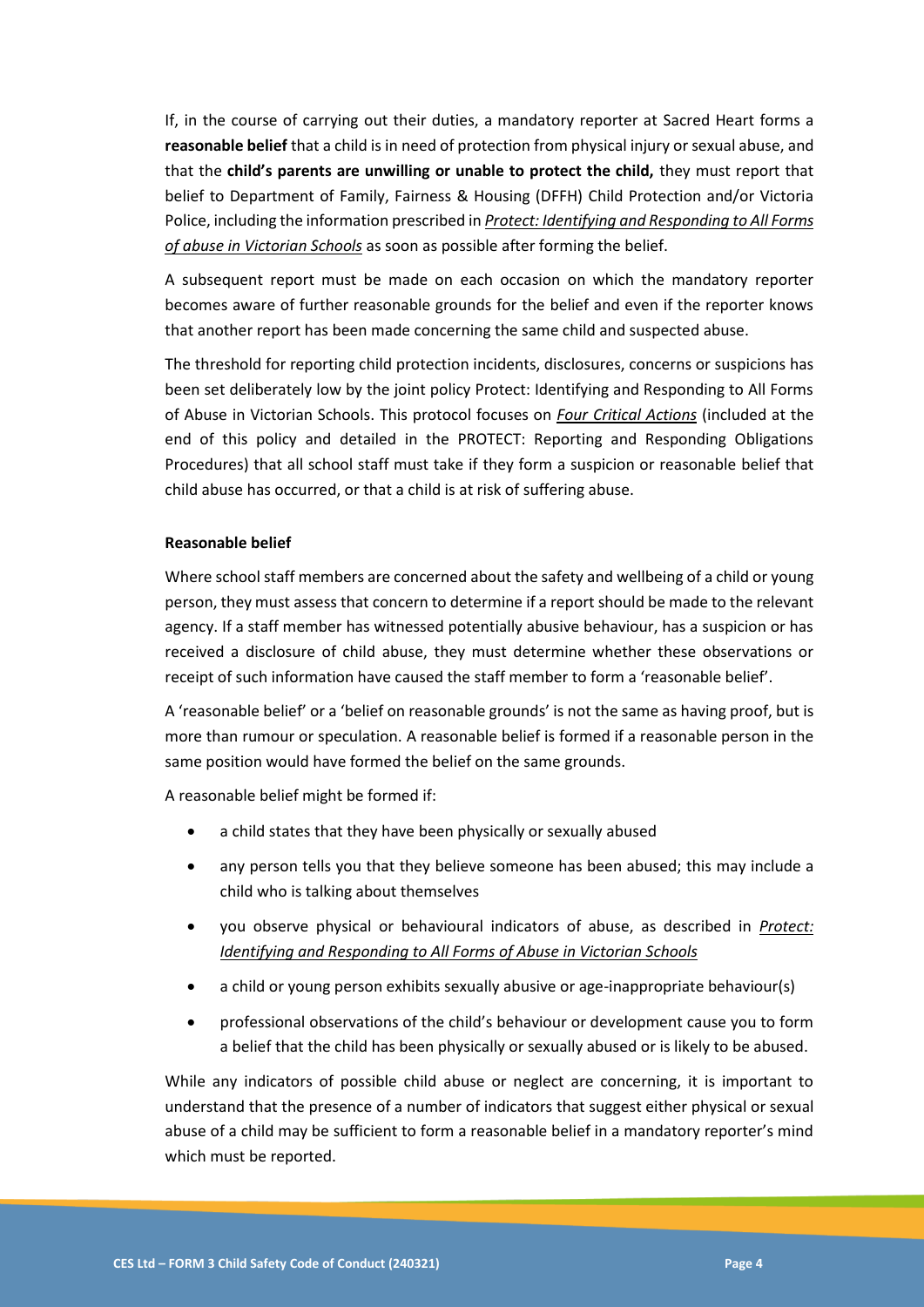#### **Child Wellbeing and Safety Act 2005 (Vic.)**

#### **Reportable conduct**

The Reportable Conduct Scheme was created under the *Child Wellbeing and Safety Act 2005* (Vic.) and requires schools to notify the Commission for Children and Young People (CCYP) if an allegation of reportable conduct (a reportable allegation) is made against one of their employees.

Employees can include a principal, teacher, corporate staff member, board or school council employee, contractor, volunteer, school doctor/nurse/medical professional, allied health staff member, or minister of religion (clergy), and religious personnel (Brother, Sister, Monk).

Reportable conduct is defined under the *Child Wellbeing and Safety Act 2005* (Vic) to mean a sexual offence, sexual misconduct or physical violence committed against, with or in the presence of a child, behaviour causing significant emotional or psychological harm to a child, or significant neglect of a child.

A reportable allegation means any information that leads a person to form a reasonable belief that an employee has committed reportable conduct or misconduct that may involve reportable conduct, whether or not the conduct or misconduct is alleged to have occurred within the course of the person's employment.

The Reportable Conduct Scheme requires CES Ltd to:

- have in place systems to prevent reportable conduct and, if reportable conduct is alleged, to ensure allegations can be brought to the attention of appropriate persons for investigation and response
- ensure that the CCYP is notified and given updates on the organisation's response to an allegation by contacting the relevant member of the CES Ltd Executive Leadership Team who has been sub-delegated with authority on behalf of head of entity. For the purposes of the reportable conduct scheme, the Head of Entity has been identified as the Executive Director of CES Ltd.
- report to Victoria Police as soon as they become aware that a reportable allegation may involve suspected child abuse or criminal conduct.

Reportable conduct may also include historical reportable allegations. More guidance can be found at Reportable Conduct Scheme – Historical allegations.

All school staff are required to notify the principal or, if the principal is involved in the allegation, the Leadership Team if they have a reportable allegation. The principal or a member of the Leadership Team (as applicable) must notify the relevant member of the CES Ltd Executive Leadership Team of the allegation of reportable conduct as soon as possible. In accordance with the requirements of the Reportable Conduct Scheme, the head of entity for CES Ltd is the Executive Director who must initially notify the Commission of a reportable allegation within three business days and update the Commission of progress within 30 calendar days. In accordance with *CES Ltd Policies and Procedures Framework* this notification responsibility has been sub-delegated to the Assistant Director: Pastoral Wellbeing.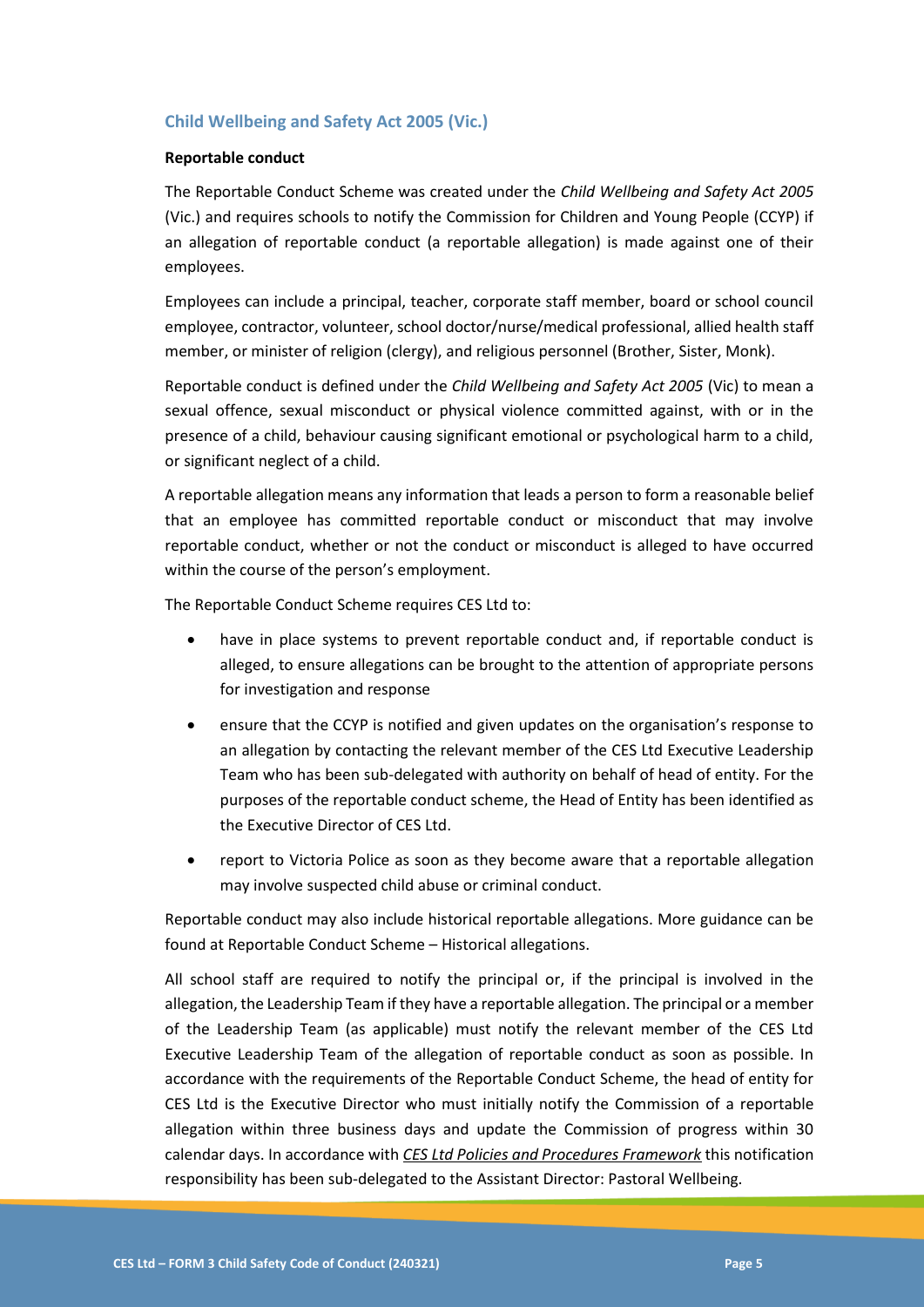The Reportable Conduct Scheme does not change mandatory reporting or other reporting obligations, including internal reporting and reporting criminal behaviour to Victoria Police. Reportable conduct reporting should be done in addition to these other reporting obligations.

See also the Reportable Conduct Scheme Procedures included in Form 9 in this Manual.

#### **Crimes Act 1958 (Vic.)**

In response to the Betrayal of Trust report, three new criminal offences have been introduced under the Crimes Act 1958 (Vic.):

- **failure to disclose offence**, which requires adults to report to Victoria Police a reasonable belief that a sexual offence has been committed against a child
- **failure to protect offence**, which applies to people in positions of authority within organisations, who knew of a risk of child sexual abuse by someone in the organisation and failed to reduce or remove the risk
- **grooming offence**, which targets communication with a child or their parents with the intent of committing child sexual abuse.

#### **Failure to disclose**

Any school staff member who forms a reasonable belief that a sexual offence has been committed in Victoria by an adult against a child under 16 must disclose that information to Victoria Police.

Failure to disclose the information to Victoria Police is a criminal offence under section 327 of the *Crimes Act 1958* (Vic.) and applies to all adults (18 years and over) in Victoria, not just professionals who work with children.

The obligation is to disclose that information to Victoria Police as soon as it is practicable to do so, except in limited circumstances such as where the information has already been reported to DFFH Child Protection.

For further information about the failure to disclose offence, see the *[Department of Justice](https://www.justice.vic.gov.au/safer-communities/protecting-children-and-families/failure-to-disclose-offence)  [and Community Safety 'Failure to disclose offence'](https://www.justice.vic.gov.au/safer-communities/protecting-children-and-families/failure-to-disclose-offence)* information.

#### **Failure to protect**

Any school staff member in a position of authority who has the power or responsibility to remove risk, and becomes aware that an adult associated with their organisation (such as an employee, contractor, volunteer, sport coach or visitor) poses a risk of sexual abuse to a child under 16 who is in the care or supervision of the organisation, must take all reasonable steps to reduce or remove that risk.

In a school context, this will include the principal, deputy principal and business manager and may also extend to school counsellors, heads of departments and heads of schools.

Failure to take reasonable steps to protect a child in the organisation from the risk of sexual abuse from an adult associated with the organisation is a criminal offence under section 49O(1) of the *Crimes Act 1958* (Vic.)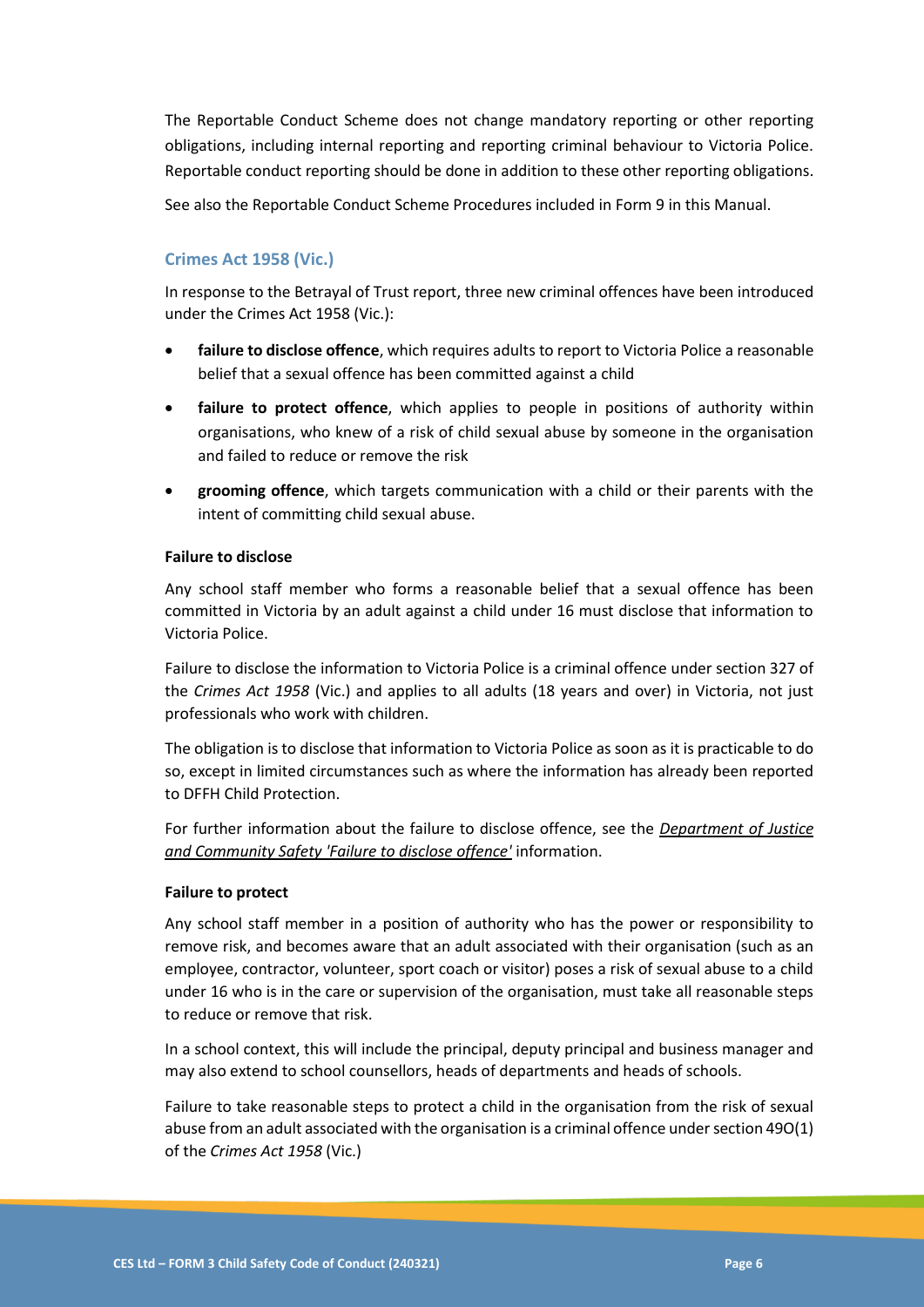For further information about the failure to protect offence, see the *[Department of Justice and](https://www.justice.vic.gov.au/safer-communities/protecting-children-and-families/failure-to-protect-a-new-criminal-offence-to)  Commu[nity Safety 'Failure to protect: a new offence to protect children from sexual abuse'](https://www.justice.vic.gov.au/safer-communities/protecting-children-and-families/failure-to-protect-a-new-criminal-offence-to)* information.

#### **Grooming**

The offence of grooming prohibits predatory conduct designed to prepare or 'groom' a child for future sexual activity and is contained in section 49M(1) of the Crimes Act 1958 (Vic.). The offence applies to communication with children **under 16 years.**

Grooming can be conducted in person or online, for example via interaction through social media, web forums and emails. The offence can be committed by any person aged 18 years or over. It does not apply to communication between people who are both under 18 years of age.

For further information about the grooming offence, see the *[Department of Justice and](https://www.justice.vic.gov.au/safer-communities/protecting-children-and-families/grooming-offence)  [Community Safety 'Grooming offence](https://www.justice.vic.gov.au/safer-communities/protecting-children-and-families/grooming-offence)*' information.

For more information about managing and responding to the risk of abuse, see DET's *['Identify](https://www.education.vic.gov.au/school/teachers/health/childprotection/Pages/stusexual.aspx)  [and Respond to Student Sexual Offending'](https://www.education.vic.gov.au/school/teachers/health/childprotection/Pages/stusexual.aspx)* webpage and CES Ltd Child Safe Risk Management Framework.

#### **Education and Training Reform Act 2006 (Vic.) – Child safety obligations**

From a child safety perspective, the key functions of the *Education and Training Reform Act 2006* (Vic) are to:

- require schools to notify the Victorian Institute of Teaching (VIT) when a school has taken action against a teacher
- ensure compliance with the Victorian Child Safe Standards as a requirement of registration for all Victorian schools.

A registered school must ensure that the care, safety and welfare of all students attending the school are in accordance with all applicable Victorian and Commonwealth laws, and that all staff employed at the school are advised of their obligations to child safety.

#### **Wrongs Act 1958 (Vic.) and duty of care**

#### **Organisational duty of care**

The *Wrongs Act 1958* (Vic) creates an organisational liability for child abuse for organisations that exercise care, supervision or authority over children. This is colloquially referred to as an 'organisational duty of care'.

CES Ltd and its schools owe a duty to take reasonable precautions to prevent the abuse (sexual or physical) of a child (under 18) by an individual associated with the school while the child is under the care, supervision or authority of the school.

Individuals associated with a Sandhurst Catholic school can include employees, volunteers, office holders, contractors, ministers of religion and religious leaders.

Reasonable precautions that CES Ltd and its schools could take are not defined in the *Wrongs Act 1958* (Vic.) but, as examples, the following measures are what courts have previously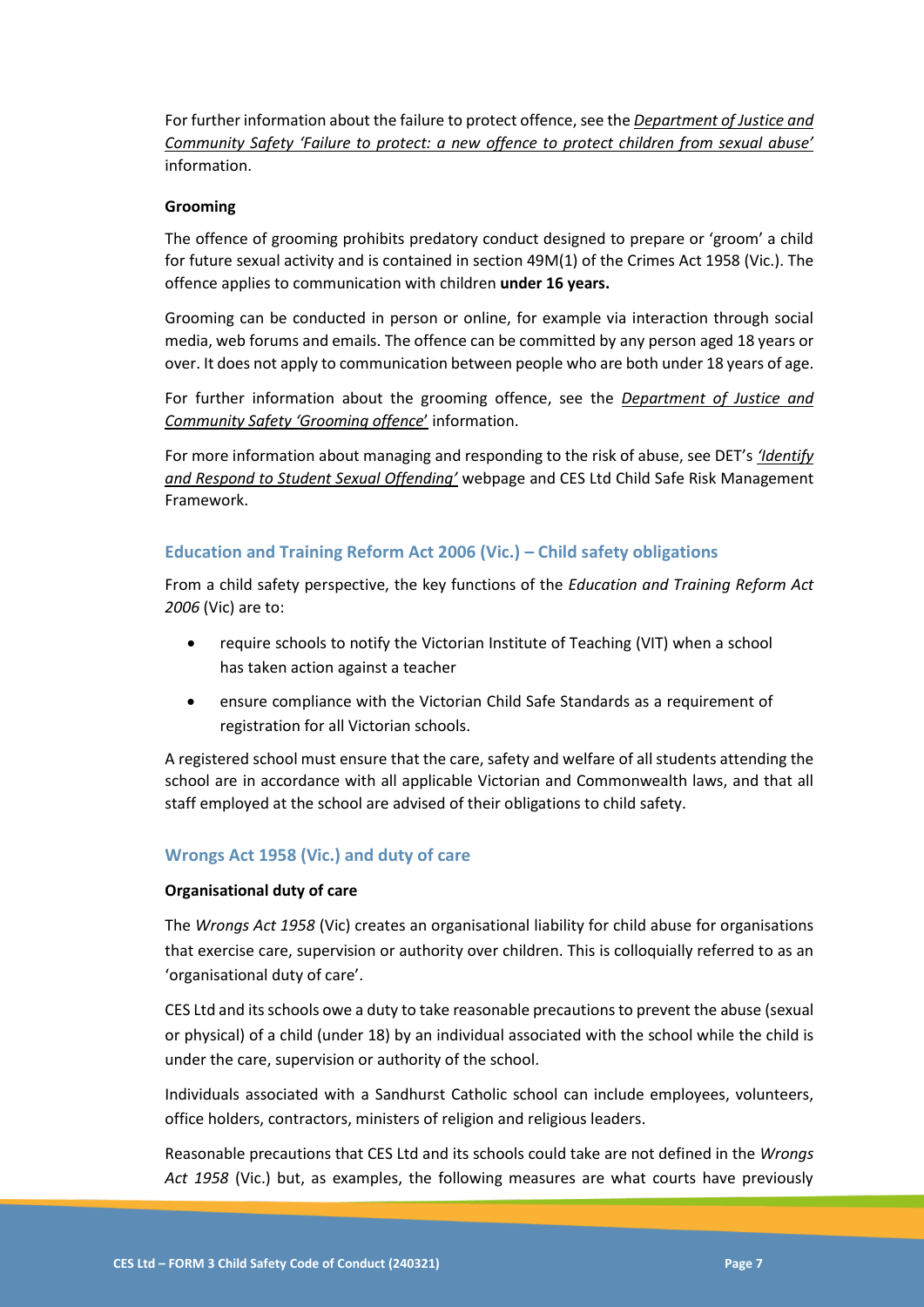considered to be reasonable precautions in the context of organisational child abuse:

- conducting employment screening and reference checking
- providing supervision and training
- implementing systems to provide early warning of possible offences
- performing random and unannounced inspections to deter misconduct
- encouraging children and adults to notify authorities or parents about any signs of aberrant or unusual behaviour.

#### **Sandhurst Catholic School staff duty of care**

School staff have a duty to take reasonable steps to protect children and young people under their care and supervision from harm that is reasonably foreseeable (this duty applies to all school staff). The question of what constitutes reasonable steps will depend on the individual circumstances of each case.

A staff member may breach their duty of care towards a student if they fail to act in the way a reasonable or diligent professional would have acted in the same situation.

For more information on the scope of staff duty of care obligations and examples of reasonable steps they can take in relation to suspected child abuse, refer to the protocol *[Protect:](https://www.education.vic.gov.au/Documents/about/programs/health/protect/ChildSafeStandard5_SchoolsGuide.pdf)  [Identifying and Responding to All Forms of Abuse in Victorian Schools](https://www.education.vic.gov.au/Documents/about/programs/health/protect/ChildSafeStandard5_SchoolsGuide.pdf)*.

#### **Victorian Charter of Human Rights and Responsibilities**

While CES Ltd is not bound by the *Charter of Human Rights and Responsibilities Act 2006* (Vic.), the following principle should be noted:

*School staff are required to respond to suspected child abuse with proper consideration for human rights, and, when making decisions and taking actions in response to suspected child abuse, to act compatibly with human rights. This means that school staff should take into account the right to protection without discrimination, the right to protection from torture and cruel, inhuman or degrading treatment and the right to privacy when responding to suspected child abuse.*

### **5. Policy Statement**

- The child or young person's ongoing safety and wellbeing should be the primary focus of decision making
- All children and young people have the right to a thorough and systematic education in personal safety, including safety in relationships
- School staff must be aware of and comply with their legal obligations with respect to reporting suspected child abuse and providing ongoing appropriate support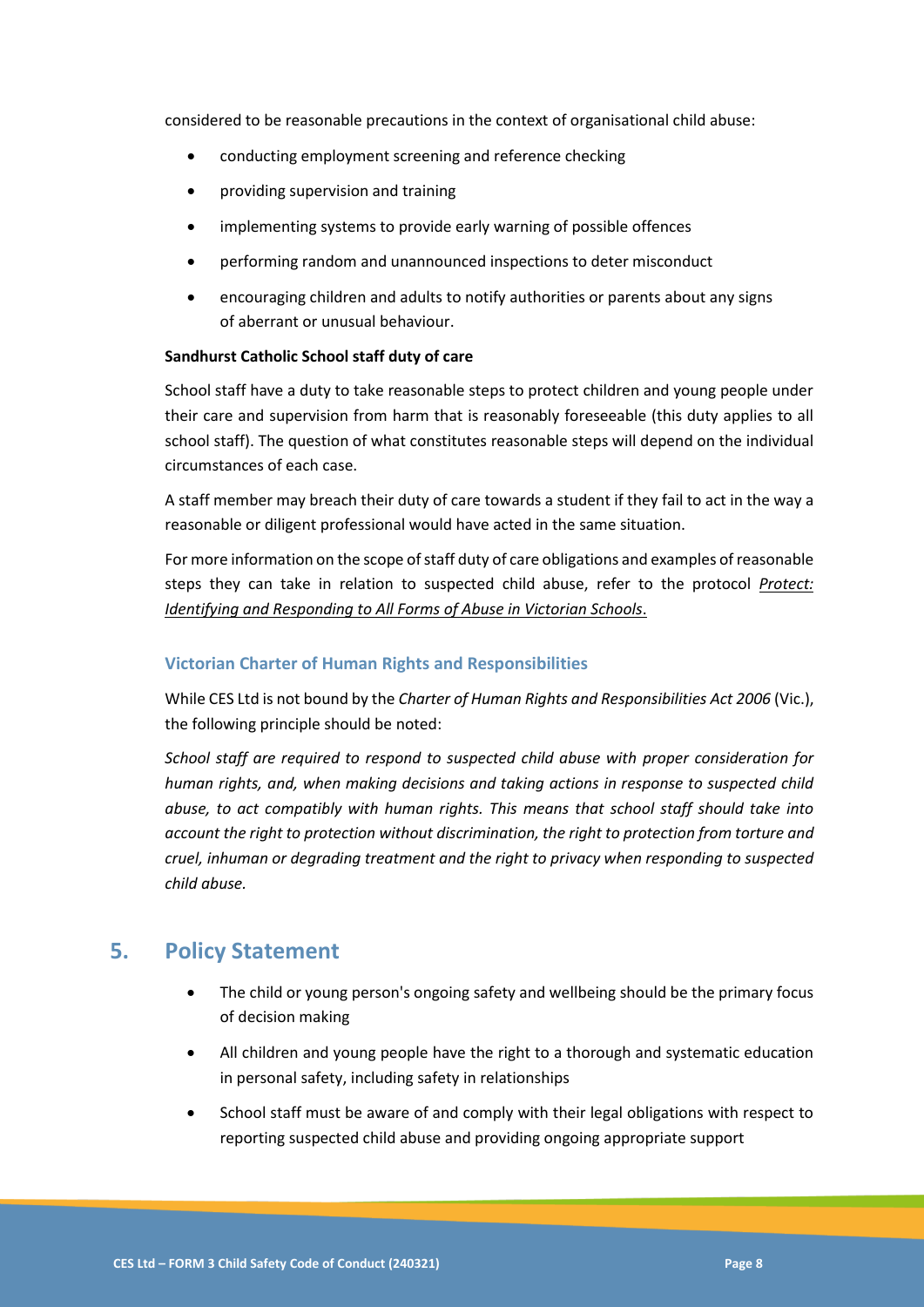- All Sandhurst Catholic Schools follow the [PROTECT: Identifying and Responding to All](https://www.education.vic.gov.au/Documents/about/programs/health/protect/ChildSafeStandard5_SchoolsGuide.pdf)  [Forms of Abuse in Victorian Schools](https://www.education.vic.gov.au/Documents/about/programs/health/protect/ChildSafeStandard5_SchoolsGuide.pdf)
- Where a school staff member has reported a concern to DFFH Child Protection but they continue to have concerns for the child after DFFH Child Protection has closed the case, they may escalate the matter through DFFH complaints management processes or reporting concerns from the principal to the relevant member of the CES Ltd Executive Leadership Team.

### **6. Review**

This policy is scheduled for review every three years or as required by changes in legislation to ensure it is adequate and effective for meeting the requirements for compliance with legislation.

### **7. Revisions made to this document**

| October 2020             | New document created for CES Ltd Board |
|--------------------------|----------------------------------------|
| [Date of $1st$ approval] | New Document approved by CES Ltd Board |
|                          |                                        |
|                          |                                        |
|                          |                                        |

### **8. Further Assistance**

**Related policies within the Child Safety Framework and other Frameworks**

FORM 1: Commitment Statement to Child Safety

FORM 2: Child Safety Policy

FORM 3: Child Safety Code of Conduct

FORM 5: PROTECT Responding & Reporting Obligations Procedures

FORM 6: Mandatory Reporting Policy

FORM 7: Police and DFFH Interview Protocol

FORM 8: Child Safe Standards Implementation in Schools Checklist

FORM 9: Reportable Conduct Scheme Policy

FORM 10: Child Safety Risk Management

FORM 11: Child Safety Risk Register